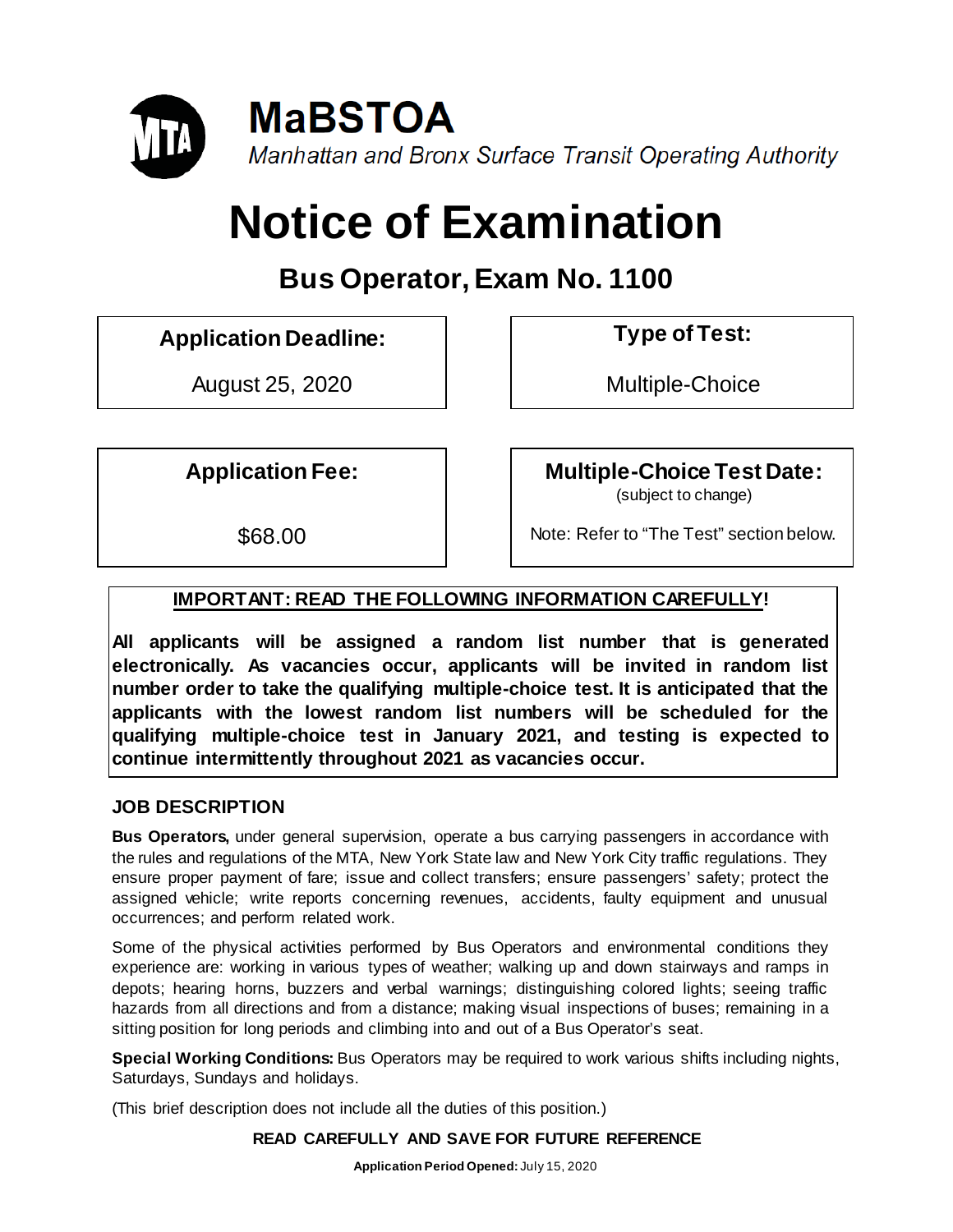#### **SALARY AND BENEFITS**

The current minimum salary for Bus Operator is \$24.87 per hour for a 40-hour week increasing to \$35.53 in the sixth year of service. This rate is subject to change. The benefits of this position include, but are not limited to, night and weekend salary differentials, paid holidays, vacation and sick leave, a comprehensive medical plan and a pension plan.

#### **HOW TO QUALIFY**

There are no formal education or experience requirements for this position.

#### **REQUIREMENTS TO BE APPOINTED**

**Qualifying Multiple-Choice Test:** Please read the "Random List Number / Admission Letter" and "The Test" sections below in their entirety for an explanation of the selection process.

**Driver License Requirement:** At the time of appointment, you must possess either:

- 1. A Class A or B Commercial Driver License (CDL) valid in the State of New York with a passenger endorsement and no disqualifying restrictions that would preclude the performance of the duties of this title; or
- 2. A Motor Vehicle Driver License valid in the State of New York and a Learner Permit for a Class B CDL valid in the State of New York with a passenger endorsement and no disqualifying restrictions.

Your CDL or motor vehicle license, or any combination thereof, must have been valid in the State of New York for at least three years immediately prior to the date you are appointed to this position.

If you qualify under "2" above, your appointment will be subject to the receipt of a Class B CDL valid in the State of New York with a passenger endorsement and no disqualifying restrictions at the end of a special training course in bus operation. If you fail to successfully complete the special training course in bus operation, including the receipt of a Class B CDL valid in the State of New York with a passenger endorsement and no disqualifying restrictions, your employment will be terminated. If you have serious moving violations, a license suspension or an accident record, you may be disqualified.

The Class B Commercial Driver License (CDL) with a passenger endorsement and no disqualifying restrictions must be maintained for the duration of your employment in the title. Such license and/or Learner Permit must not include any restrictions which would preclude the performance of Bus Operator work.

**Commercial Motor Vehicle Driving Experience in the Military or New York National Guard**: If you are an active member or former member (discharged in the past year) of the military or New York National Guard and have experience driving a Commercial Motor Vehicle in the military or New York National Guard, you may be eligible for a waiver of the New York State commercial driving skills test through the New York State Department of Motor Vehicles. If you believe that you may be eligible for this waiver, you must apply for the waiver through the New York State Department of Motor Vehicles.

**Medical Requirement:** Medical guidelines have been established for the position of Bus Operator. You will be examined to determine whether you can perform the essential functions of the position. Where appropriate, a reasonable accommodation will be provided for a person with a disability to enable him or her to perform the essential functions of the job.

**Drug Screening Requirement:** You must pass a drug screening in order to be appointed, and if appointed, you will be subject to random drug and alcohol tests for the duration of your employment.

(Continued)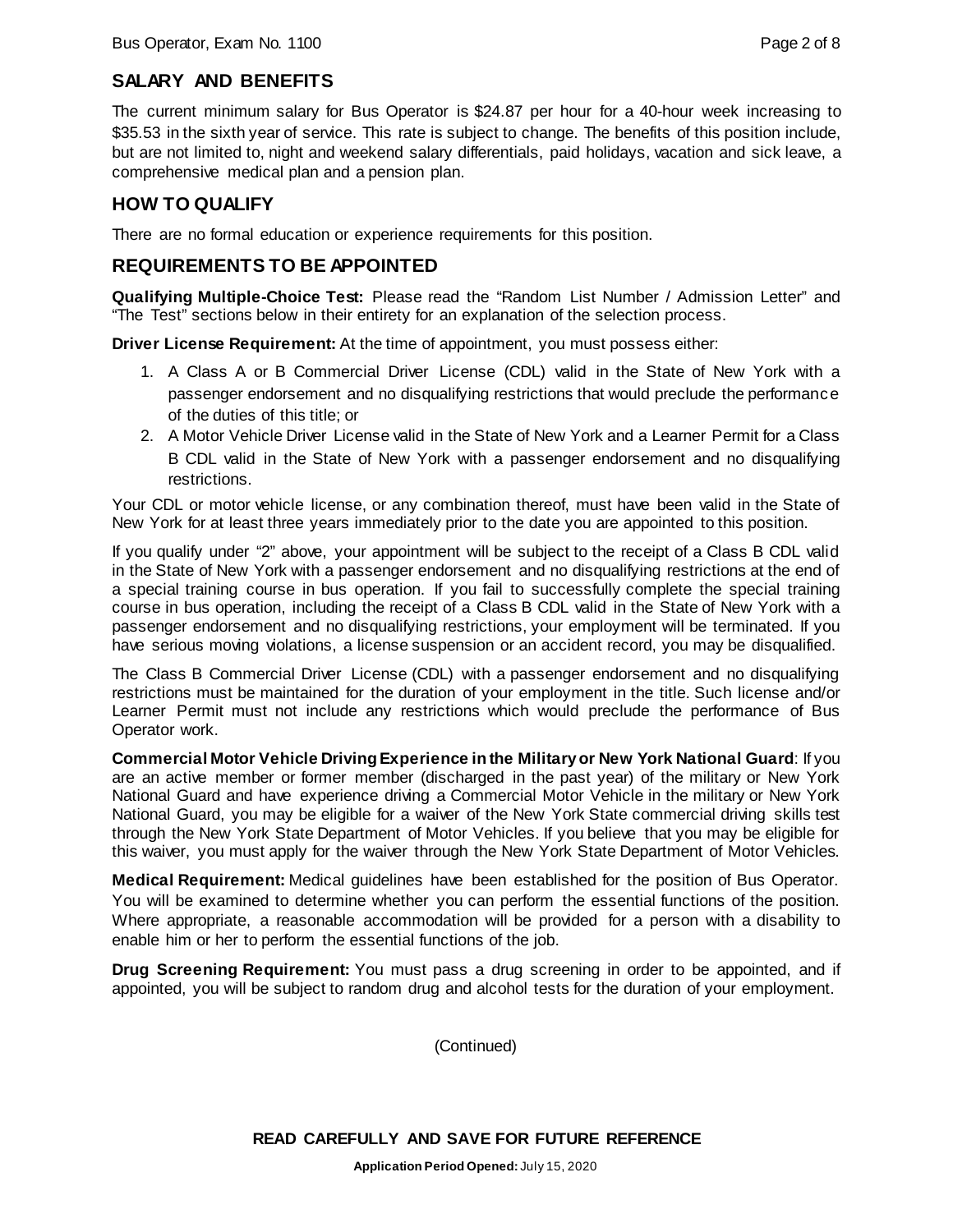#### **REQUIREMENTS TO BE APPOINTED (Continued)**

Additionally, if you have tested positive on a drug or alcohol test or had a refusal to test during preemployment or while employed by a Federal DOT-regulated employer during the applicable period, you must have completed the Substance Abuse Professional (SAP) evaluation, referral and education/treatment process required by federal law in order to be appointed to this safety-sensitive position.

**Residency:** New York City residency is not required for this position.

**English Requirement:** You must be able to understand and be understood in English to perform the duties and responsibilities of the position.

**Proof of Identity:** Under the Immigration Reform and Control Act of 1986, you must be able to prove your identity and your right to obtain employment in the United States prior to employment with MaBSTOA.

#### **HOW TO OBTAIN AN APPLICATION**

During the application period, you may apply online for this examination (see the Online Applications sub-section below). Or, if you are unable to apply online, you may obtain an electronic copy of the mail-in application package for this examination by emailing a request to [examsunit@nyct.com](mailto:examsunit@nyct.com) during the application period. The MTA Exam Information Center, located in the lobby of 180 Livingston Street, Brooklyn, NY 11201, is currently closed.

#### **HOW TO SUBMIT AN APPLICATION**

You must submit an application during the application period, and applications will **not** be accepted in person. Applicants who apply online and wish to request a Fee Waiver **must** only complete the Online Applications Steps 1 through 4 below.

#### **Online Applications:**

- 1. If you are not an active MTA employee, apply using [www.mymta.info/exams](http://www.mymta.info/exams) by the last day of the application period (Active MTA employees can apply using the "BSC" employee portal at [www.mymta.info\)](http://www.mymta.info/). Note: The application system may not function properly with mobile devices or tablets. For best results when applying, please use Internet Explorer, open a new window, and avoid having multiple tabs open in the same window.
- 2. To apply, log into your existing account, or create an account if you do not yet have one.
- 3. Follow the steps to submit an application.
- 4. A confirmation number will appear on the same page after submitting your application (Save this number for future reference).

**IMPORTANT**: If you are requesting a fee waiver, you should not complete Steps 5, 6, or 7 below. Instead, by September 8, 2020, you must submit documentation supporting your fee waiver request by mail to Bus Operator, Exam No. 1100, MTA New York City Transit, 180 Livingston Street, Room 4070, Brooklyn, NY 11201. You must include your full name, last 4 digits of your Social Security Number (SSN), your Applicant ID Number (if known), your online application confirmation number, and the exam title and number with your request. For fee waiver request documentation requirements, please refer to the Fee Waiver Request Guide, which is accessible online at http://[web.mta.info/nyct/hr/forms\\_instructions.htm](http://web.mta.info/nyct/hr/forms_instructions.htm) and will be attached to this Notice of Examination during the application period.

(Continued)

#### **READ CAREFULLY AND SAVE FOR FUTURE REFERENCE**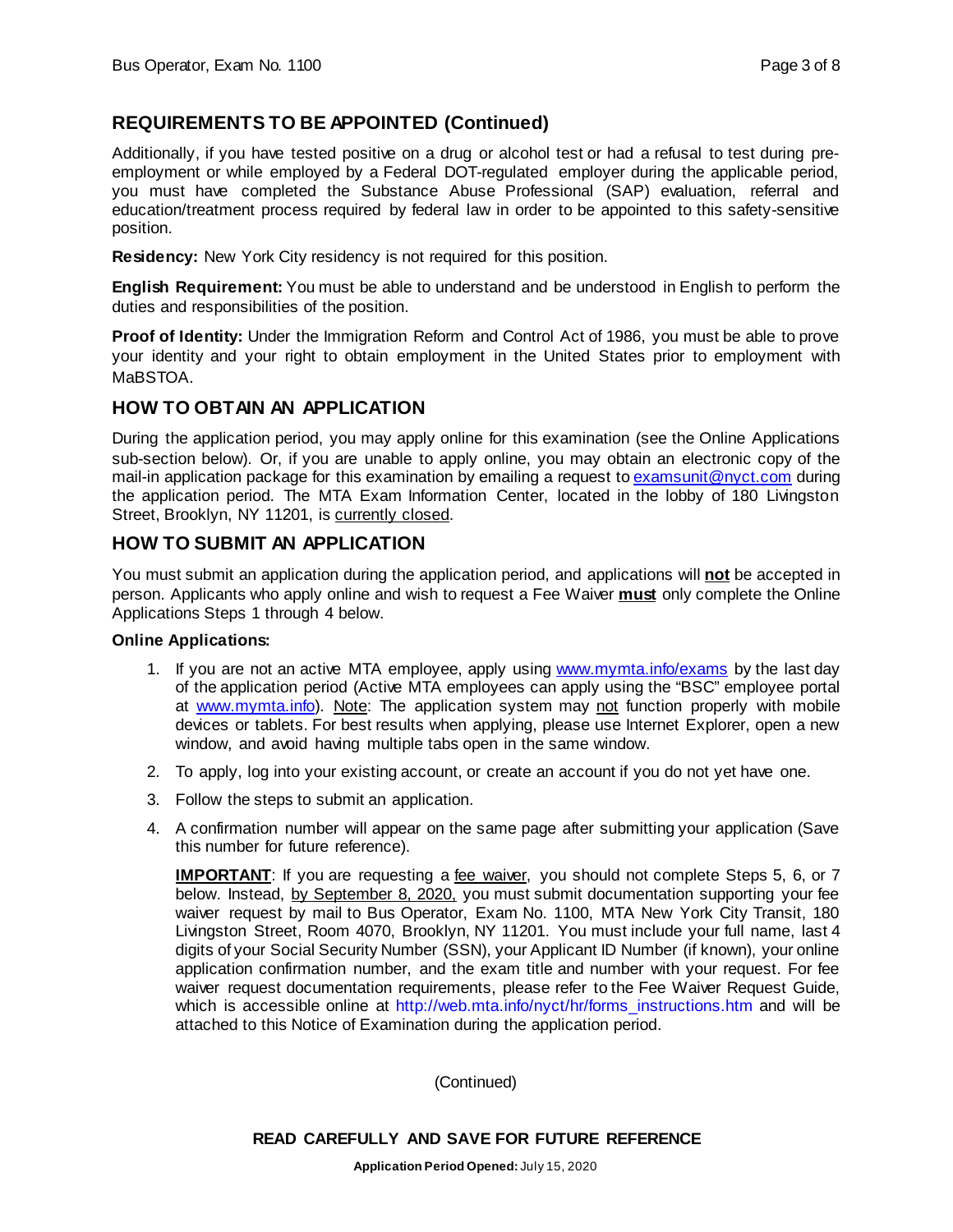### **HOW TO SUBMIT AN APPLICATION (Continued)**

- 5. Below the confirmation number, a Pay Examination Fee button will appear for you to click to open the payment page.
- 6. A major credit card or a bank card associated with a bank account must be used when paying the application fee, and this fee will appear on your credit or bank card statement as "MTA NYCT Exam Fee." Note: Disputing the application fee could result in removal from this examination, and it might affect your ability to apply online for any future examinations.
- 7. You will be sent a confirmation email after you submit payment for the application fee (Save this email for future reference).

Note: Please refer to the Online Payment Tutorial at [http://web.mta.info/nyct/hr/forms\\_instructions.htm](http://web.mta.info/nyct/hr/forms_instructions.htm) if you have trouble paying the application fee online.

**IMPORTANT:** Your application submission confirms that you have read this Notice of Examination, including any dates and the requirements.

**Application Fee**: This fee is generally not refundable. Under special circumstances, you may be entitled to a refund. Please refer to the Department of Citywide Administrative Services ("DCAS") General Exam Regulations' E.3.4 to determine if you are entitled to a refund. Please visit [http://web.mta.info/nyct/hr/forms\\_instructions.htm](http://web.mta.info/nyct/hr/forms_instructions.htm) to access the DCAS General Exam Regulations online. Application fee refund requests, along with any relevant supporting documentation, should be emailed to [examsmakeups@nyct.com](mailto:examsmakeups@nyct.com) or mailed to the address in the "Correspondence" section on the last page of this Notice of Examination.

#### **RANDOM LIST NUMBER / ADMISSION LETTER**

A random list number will be generated electronically for you after all applications are processed, and you will be notified of what your random number is via email. At that time, you may also be notified of a potential testing date.

As your random list number approaches, an Admission Letter will be mailed to you for the multiplechoice test. A paper copy of the Admission Letter is your ticket for admission to the test.

Candidates who successfully complete all components of the selection process and meet all requirements and conditions will be considered for employment in random list number order as vacancies arise.

Applicants **must** keep their mailing address **up to date**. Please refer to the Correspondence section on the last page of this Notice of Examination for instructions on how to update your address and other contact information.

#### **THE TEST**

As vacancies occur, you will be scheduled to take the qualifying multiple-choice test in random list number order. It is anticipated that the applicants with the lowest random list numbers will be scheduled for the qualifying multiple-choice test in January 2021, and testing is expected to continue intermittently throughout 2021 as vacancies occur. The passing score for the qualifying multiple-choice test will be determined at a later date, and applicants will be notified by email.

(Continued)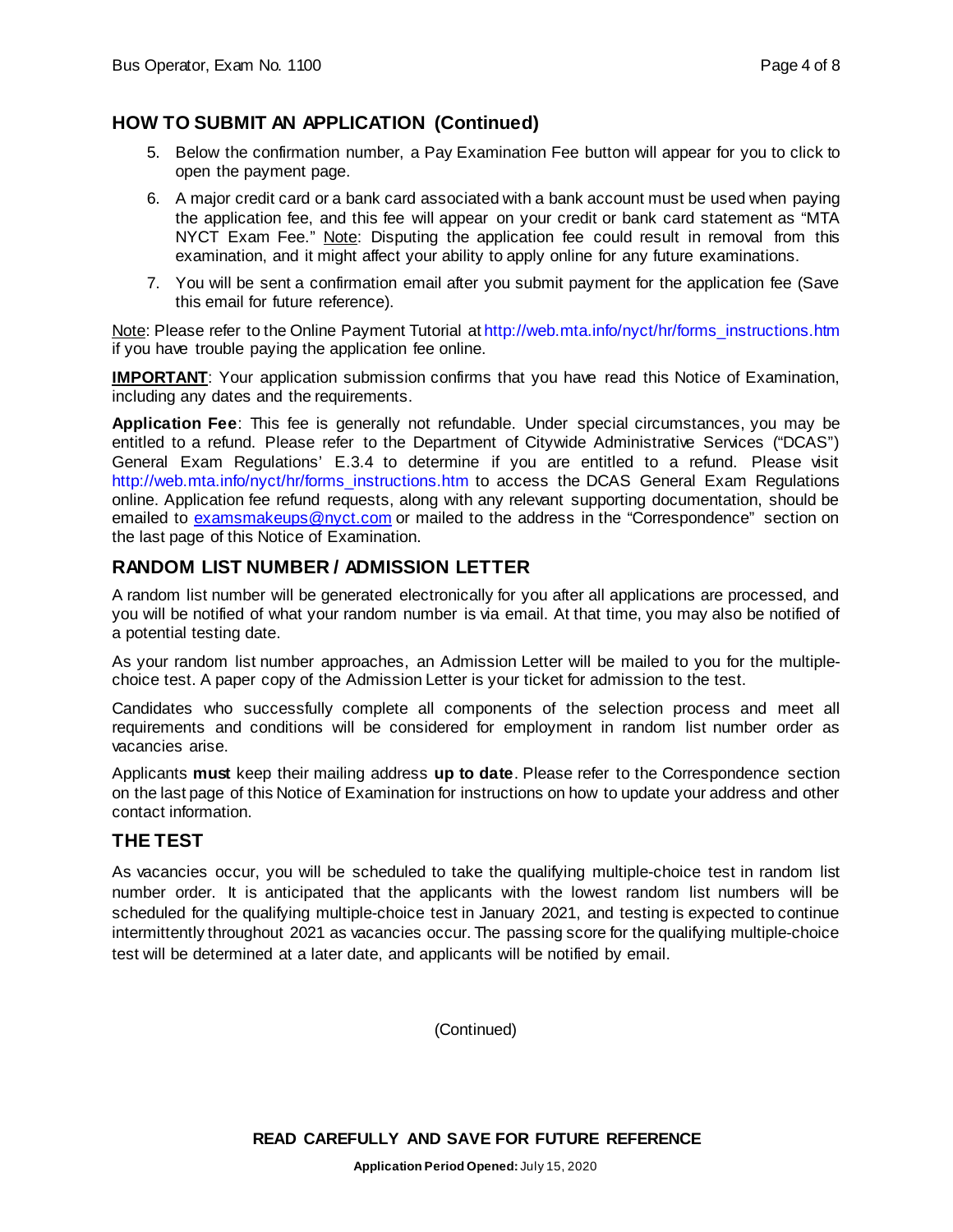## **THE TEST (Continued)**

You will be randomly assigned to a test date and location, and you cannot request that your scheduled test date or location be changed, unless you meet the conditions in the "Special Arrangements" section below.

The multiple-choice test may include questions that require the use of any of the following abilities:

**Written Comprehension** – The ability to understand written sentences or paragraphs. Example: Understanding written bulletins released by MTA New York City Transit.

**Written Expression** – The ability to use English words or sentences in writing so others will understand. Example: Writing incident reports regarding unusual occurrences.

**Short Term Memorization** – The ability to remember information, such as work assignments, rules, and procedures immediately after hearing them. Example: Remembering the bus route detour immediately after the detour was stated by the dispatcher over the two-way radio.

**Problem Sensitivity** – The ability to tell when something is wrong or likely to go wrong. It includes being able to identify the whole problem as well as elements of the problem. Example: Recognizing that a parked truck in the bus lane may interfere with the normal operation of the bus.

**Deductive Reasoning** – The ability to apply general rules to specific problems to come up with logical answers. It involves deciding if an answer makes sense. Example: Applying MaBSTOA rules and regulations to situations to determine the appropriate action that must be

**Inductive Reasoning** – The ability to combine separate pieces of information, or specific answers to problems to form general rules or conclusions. It includes coming up with a logical explanation for why a series of unrelated events occur together. Example: Determining the action that must be taken based on a combination of observations and radio chatter from other Bus Operators and the Dispatcher.

**Information Ordering** – The ability to follow correctly a rule or set of rules to arrange things or actions in a certain order. The rule or set of rules used must be given. The things or actions to be put in order can include numbers, letters, words, pictures, procedures, sentences, and mathematical or logical operations. Example: Following the step-by-step instructions of a pre-trip inspection of a bus.

**Spatial Orientation** – The ability to tell where you are in relation to the location of some object or to tell where the object is in relation to you. Example: Reading a map and understanding where bus stops are in relation to your location.

**Visualization** – The ability to imagine how something will look after it is moved around or when its parts are moved or rearranged. Example: Understanding that the scene you saw in your front window is the same scene, just rotated when shown in your rear-view mirror after you pass the scene.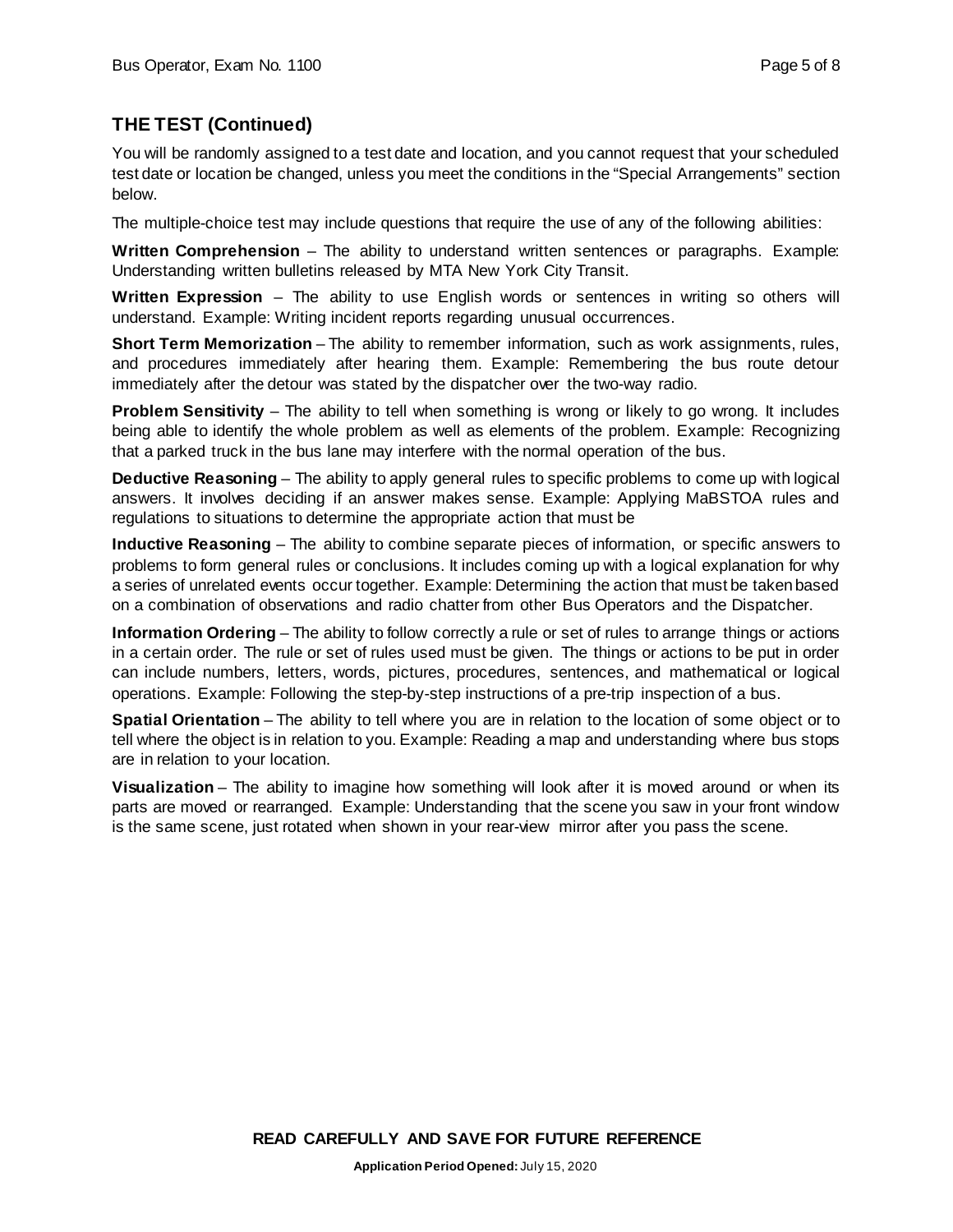#### **TEST ADMINISTRATION GUIDELINES**

**Warning:** You are not permitted to enter the test site with cellular phones, smart watches, beepers, pagers, cameras, portable media players, or other electronic devices. Calculators are **not** permitted. Electronic devices with an alphabetic keyboard or with word processing or data recording capabilities such as planners, organizers, etc. are prohibited. If you use any of these devices in the building at any time before, during or after the test, you may **not** receive your test results, your test score may be nullified, and your application fee will **not** be refunded.

**Social Distancing** and other safety protocols, including the **wearing of masks**, will be required during the administration of the test. Further details will be provided on your admission letter.

You may not have any other person, including children, present with you while you are being processed for or taking the test and no one may wait for you inside of the test site while you are taking the test.

**Required Identification: You are required to bring one (1) form of valid (non-expired) signature and photo bearing identification to the test site**. The name that was used to apply for the exam must match the first and last name on the photo ID. A list of acceptable identification documents is provided below**. If you do not have an acceptable ID, you may be denied testing.** Acceptable forms of identification (bring one) are as follows: State issued driver's license, State issued identification card, US Government issued Passport, US Government issued Military Identification Card, US Government issued Alien Registration Card, IDNYC, Employer ID with photo, or Student ID with photo.

Leaving: You must leave the test site once you finish the test. If you leave the test site after being fingerprinted but before finishing the test, you will not be permitted to re-enter. If you disregard this instruction and re-enter the test site, you may not receive your test results, your test score may be nullified, and your application fee will not be refunded.

#### **THE TEST RESULTS**

If you pass the qualifying multiple-choice test and meet all requirements and conditions, you will be considered for appointment in random list number order. You will be notified by mail of your test results.

#### **THE SELECTION PROCESS**

Applicants who pass the qualifying multiple-choice test will be invited in random list number order to complete the following components of the employment process, which must be completed successfully to be considered for employment:

- 1. A driving record review
- 2. Drug test
- 3. Medical assessment
- 4. Work record review
- 5. Criminal record review (failure to disclose prior convictions may result in your disqualification)

Refer to the "Requirements to be Appointed" section above, for additional information on conditions that must be met at the time of appointment.

#### **ADDITIONAL INFORMATION**

**Probationary Period:** You will be required to complete a one-year probationary period. Those who do not successfully complete the probationary period may be terminated at the discretion of MaBSTOA.

(Continued)

#### **READ CAREFULLY AND SAVE FOR FUTURE REFERENCE**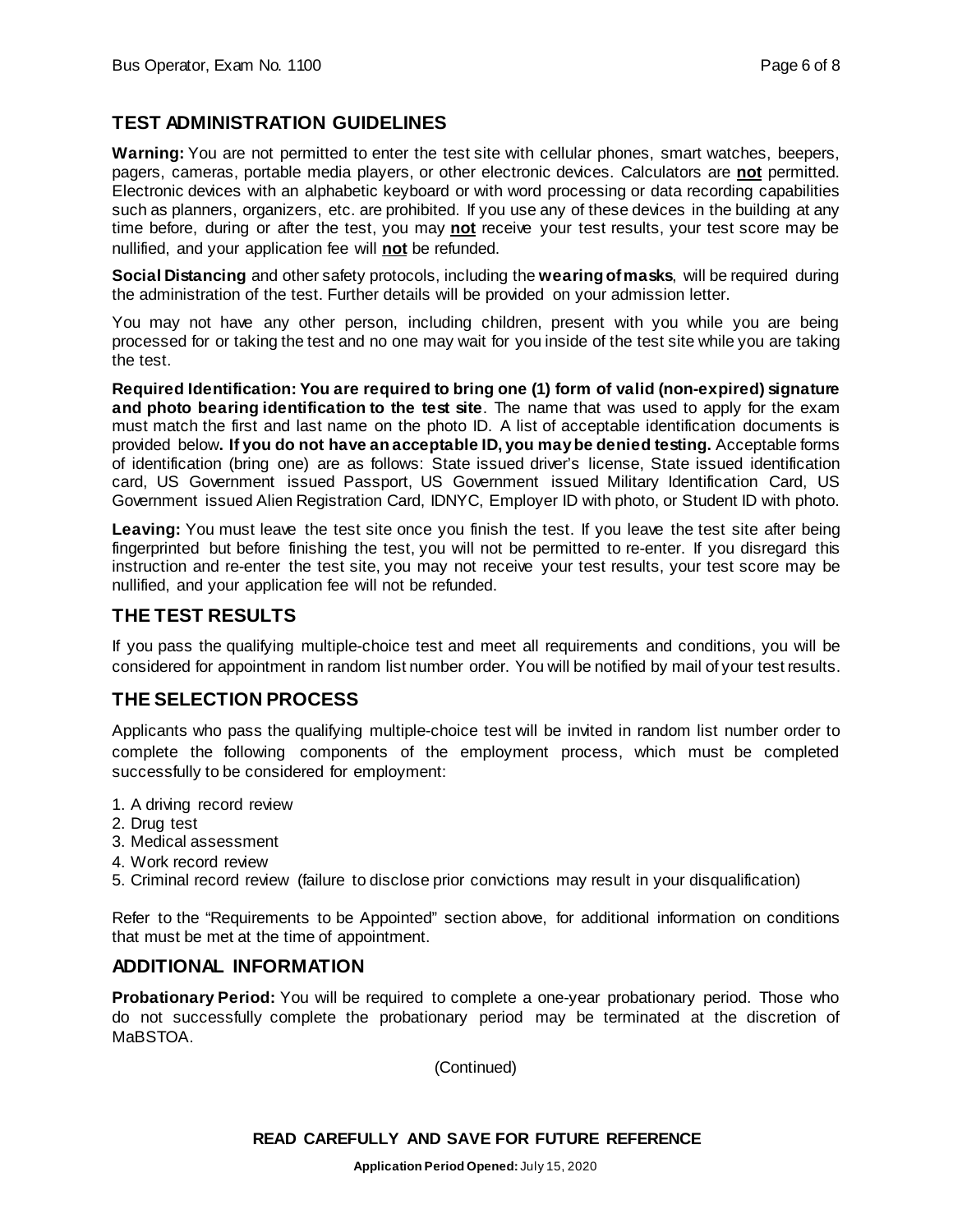### **ADDITIONAL INFORMATION (Continued)**

**Appointments:** All appointees must satisfactorily complete a Bus Operator training program in accordance with MaBSTOA standards. Appointees who do not satisfactorily complete the training program will be subject to being terminated.

#### **SPECIAL ARRANGEMENTS**

**Special Test Accommodations:** If you plan to request special testing accommodations due to disability or your religious observance, please follow the instructions included in the Special Circumstances Guide, which is accessible online at [http://web.mta.info/nyct/hr/forms\\_instructions.htm](http://web.mta.info/nyct/hr/forms_instructions.htm)  and will be attached to this Notice of Examination during the application period. Once reviewed, a response will be emailed. Accommodations due to disability must be requested no later than 30 days prior to the first scheduled test date. Accommodations due to religious observance must be requested no later than 15 days prior to the first scheduled test date.

**Make-Up Tests:** You may apply for a make-up test if you cannot test as scheduled for any of the following reasons:

- 1. Compulsory attendance before a public body; or
- 2. On-the-job injury or illness caused by municipal employment where you are an officer or employee of the City; or
- 3. Absence from the test within one week after the death of a spouse, domestic partner, parent, sibling, child, or child of a domestic partner where you are an officer or employee of the City; or
- 4. Absence due to ordered military duty (refer the DCAS General Examination Regulations through our website at [http://web.mta.info/nyct/hr/forms\\_instructions.htm](http://web.mta.info/nyct/hr/forms_instructions.htm) for additional information); or
- 5. A clear error for which MTA New York City Transit is responsible; or
- 6. A temporary disability, pregnancy-related, or child-birth related condition preventing you from taking the test (see the Special Circumstances Guide's DISABILITY section for details).

To request a make-up test, you must submit your request with supporting documentation (as attachments) by email to [examsmakeups@nyct.com](mailto:examsmakeups@nyct.com) or by mail to the address in the "Correspondence" section on the last page of this Notice of Examination. Unless otherwise specified in the Special Circumstances Guide or in the DCAS General Examination Regulations, make-up test requests and supporting documentation must be submitted no later than one week following the close of the application period (see the first page of this Notice of Examination), or, if a circumstance above arises after that date, within one week following the occurrence.

#### **CORRESPONDENCE**

**Change of Contact Information:** It is critical that you keep your contact information (telephone number, mailing address and/or email address) current with MTA New York City Transit. You may miss important information about your exam(s) or consideration for appointment or promotion, including important information that may require a response from you by a specified deadline, if we do not have your correct contact information. To update your contact information, you may email us at [examsunit@nyct.com](mailto:examsunit@nyct.com), with the subject "Contact Info Update," or you may mail your request to the address at the end of this section.

(Continued)